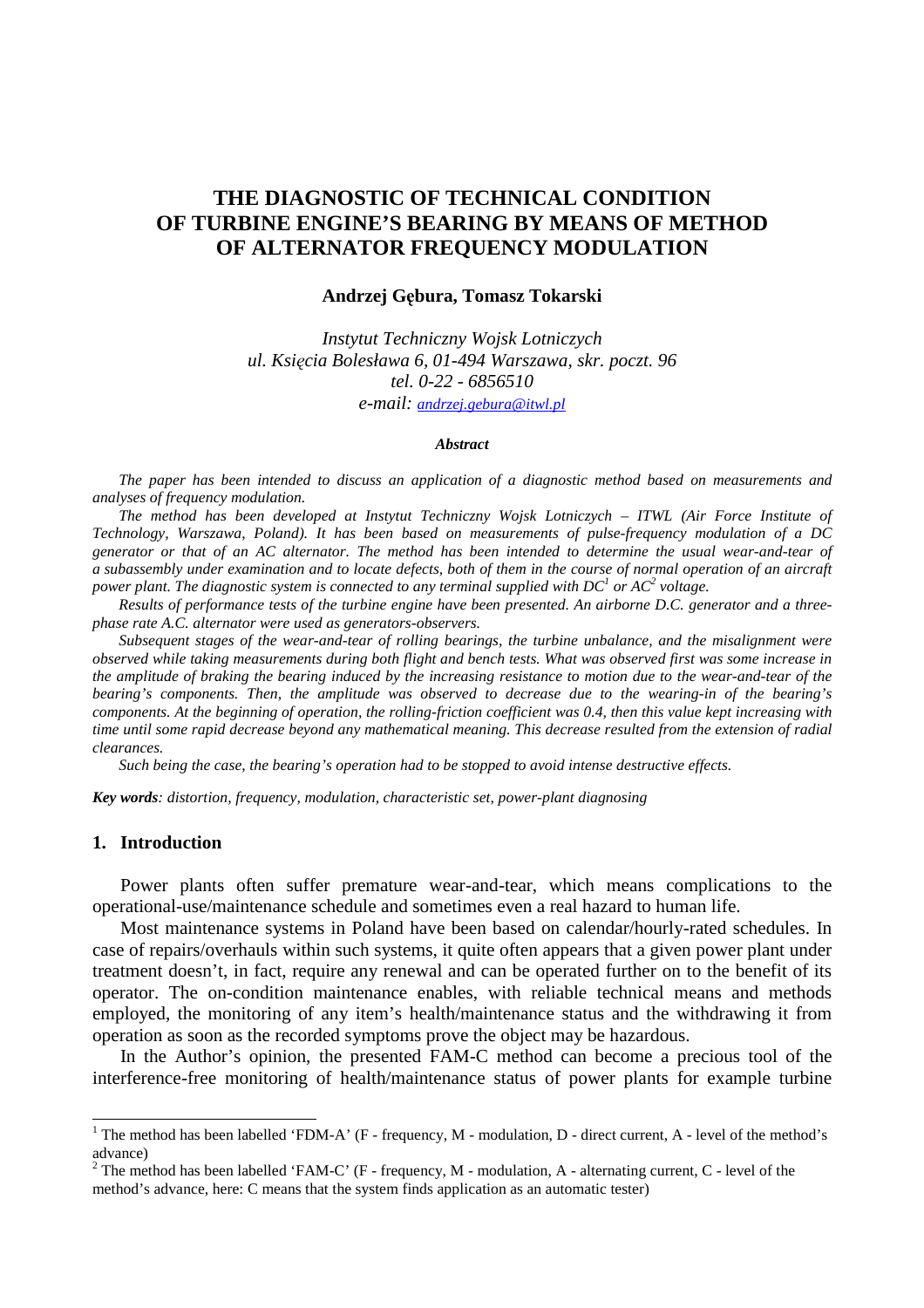engine's ball bearings. Some applications discussed further on have already proved some maintenance-dedicated advantages of this method. These are as follows:

- no need to use any sensors a regular built-in alternator assembly plays this role,
- measurements can be taken at any point of the electric network, even far away from the object under examination,
- easy automation of the diagnostic process,
- high speed of acquiring diagnostic information.

The FAM-C method has been based on measuring the alternator's frequency modulation. It has been used for many years in aviation to diagnose, e.g.: one-way clutches, motor-generator sets, gear boxes, etc.

#### **2. Description of the FAM-C diagnostic method**

The method was thoroughly described in  $[2,6,6,13]$ . However for better understanding the subject's context some its more important elements are highlighted below.

With every assembling or wear fault e.g. skew of transmission splined couplings, a modulation of the output rotational speed is associated. Period of the modulation is proved to be a characteristic parameter for the fault type and rated rotational speed of a given kinematic pair. Where as the modulation amplitude is proportional to size of a given fault. The modulation effects are transferred through the transmission system to the rotor of the alternator. The aircraft alternator, being a synchronous machine, reflects changes of the instantaneous angular speed as a modulation of the output voltage frequency. By measuring the time increments between successive zero-level crossing points and applying the inverses of their doubled values on the plane of the rectangular coordinates (*t , fi*) a set can be obtained which reflects, in a discrete way, a course of speed changes of the alternator's rotor. Two parameters can be assigned to every *i*-th deviation, as follows:

- the deviation time ∆*t<sup>i</sup> ,*
- the deviation amplitude ∆*F<sup>i</sup>* .

The deviation time  $\Delta t_i$  can be replaced with the process frequency fp according to the formula:

$$
f_{pi} = 1/(2\Delta t_i) \tag{1}
$$

Every such deviation can be represented on the plane  $(f_p, \Delta F)$ . During many investigations it was observed that the set of such points tends to gather into clusters. They were called the characteristic sets as they characterised wear state of particular subassemblies.

It was observed that they had different shapes, heights and locations relative to the abscissa axis. It was also stated that the greater the fault magnitude the greater height of a given cluster, {/∆*F*max+∆*F*min/}, and the bound accommodated by the cluster relative to the abscissa axis 0-fp was characteristic for a given subassembly type. During many applications of the method it was stated that the representations realised in the form of the characteristic sets have been applicable for a thoroughly recognised object, i.e. that of known relations between change of magnitude of a mechanical fault and that of depth of modulation amplitude. Use of such representations has many advantages:

- easiness of diagnostic process automation,
- easiness of observation, on one plane, of arbitrarily long time courses, which is especially important in the case of occurrence of stochastic signals,
- easiness of pulse component separation out of highly modulated signals, free from drawbacks of partial Fourier's analysis.

However, in spite of the advantages of the representation method in question, its use is not recommended for the objects not recognised in the earlier given sense, and direct using the functional courses  $f_i = f(t)$  is instead advised for diagnostic purposes. The experienced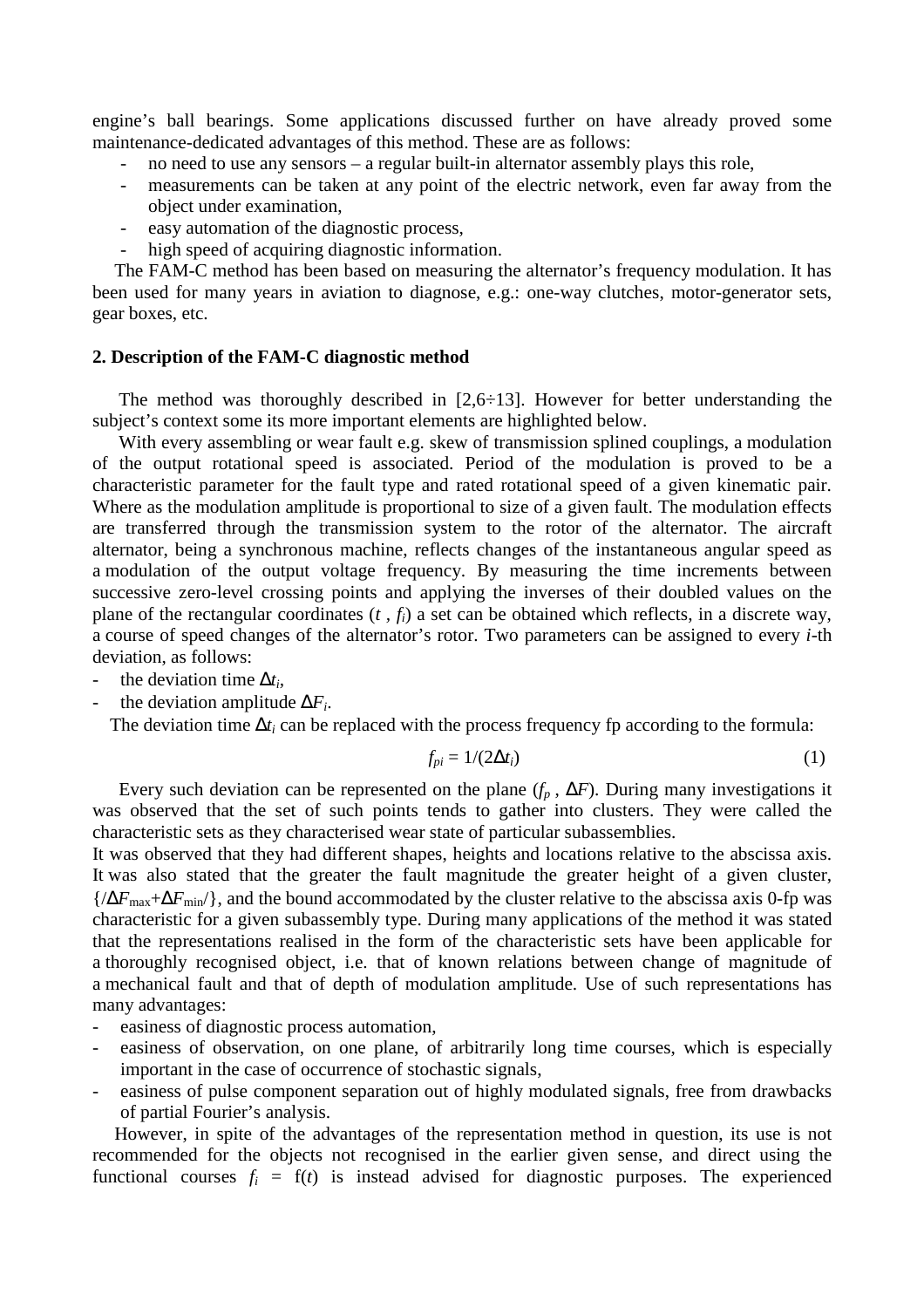diagnostician is able to make use of it effectively for assessment of technical state of an object, however in a more time consuming way.

#### **3. Description of the diagnose object as well as the meter circuit**

The single-shaft turbine engine has been an object of examinination (Fig. 1). The motion shaft has been sectional (compresor's shaft turbine's shaft) and connected in the centre by means of a splined coupling. It has been supported on three rolling bearins. The fore bearing had 12 rolling components. The central (midle) and rear bearings had 22 components. Their charcteristic sets have been easily distingnished by means of FAM-C method. The central bearing is pressed into a spring sleeve, which is fastoned by its splines with engine frame. Sometimes during engine's overhauls the traces of bearing's circut rotation in the sleeve (slides) become visible. The craks of the sleeve also occur.

The internal bearing's ring is pressed on the compressor's pin. The tear of that point is in danger of crash, because it causes the tear of link with the power turbine – stops drives of pomps and other units nesessary for running of engine. The point is submitted multivector stresses. Skews often arise in that point. They introduce dynamic load. Additional forces arise in that point.They are caused by bearing's assembly errors and radial clearances. Distinct levels under small radial clerance of the central support are dangerous from point of view of the pin's loads – strong loads occur and bend the pin. Slides of internal ring of the bearing on the pin are the most threatening operating conditions. They cause dynamic excesses and increase the level of thermal field.

Considering engine construction it is very important to secure the bearing mountings to be coaxial. Theoreticaly, all three bearings should be in one axis with small tolerance. Changes in the coaxial geometry lead to troubles in bearing operation.

 Condition of the bearing separator, which separates bearing's rolling components, is very important component of every bearing. Smothness of bearing montion ensures corrctness of reeling rolling components.



*Fig. 1. Investigated turbine engine: 1 – fore bearing, 2 – central bearing, the point of coupling both parts of the shaft (turbine's shaft, compressor' shaft), 3 – rear bearing, 4 – turbine, 5 - compressor* 

The investigation has been executed differently – Fig.. 2. Signals from the genrator DC and the three-phase rate generator AC have been used for the investigation. Both channels have been complementary to one another.

The three-phase rate generator AC "has afforded" information about faults relevant to the slowly unstable processes: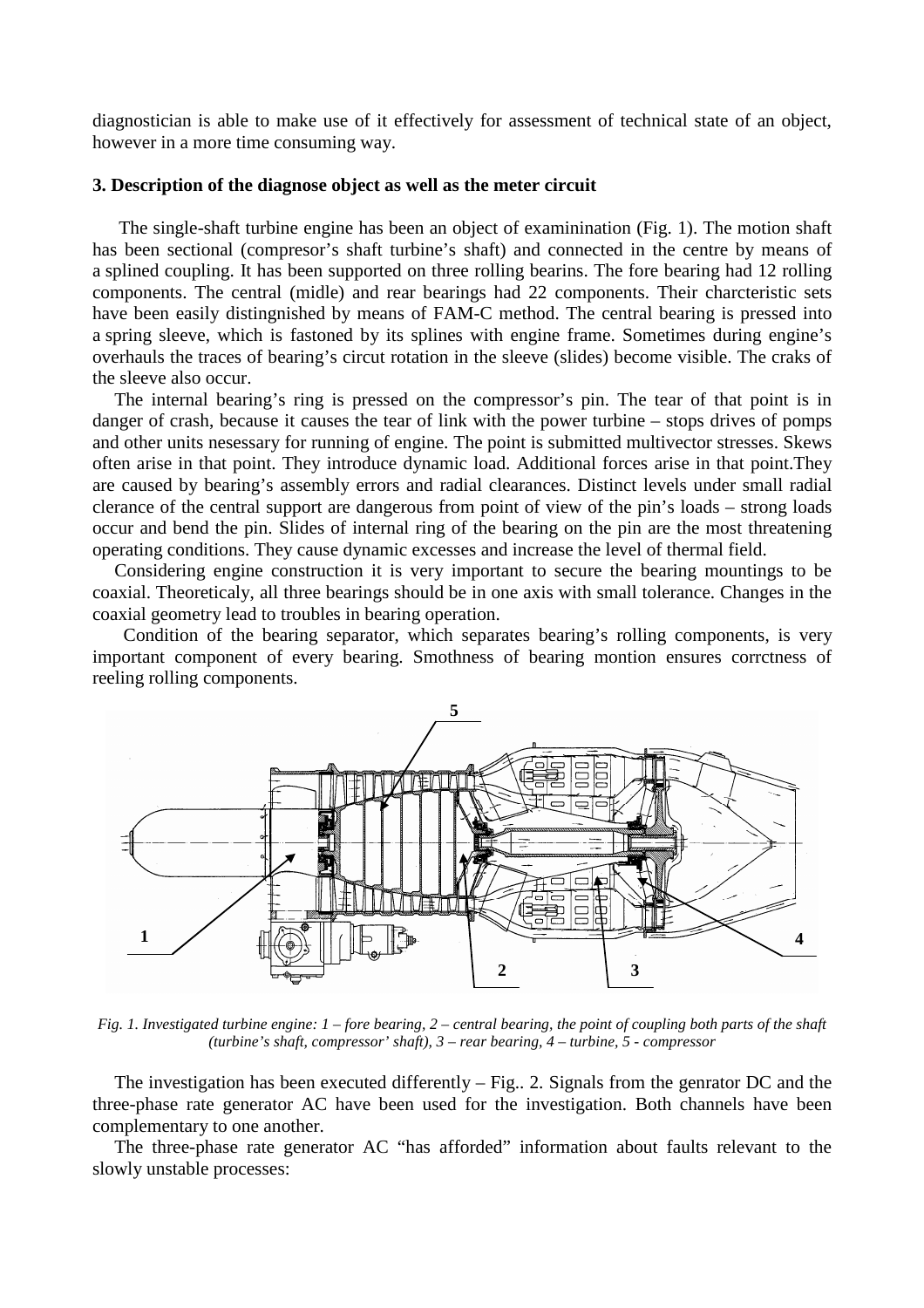- a) technical condition of the gear box,
- b) unbalance of the main motion shaft (with compressor and turbine) as well as the size of the radial clerance in bearing support (Fig. 3),
- c) skew of the main shft it can be evaluated, if skew of the compressor's shaft increases. It can be also evaluated, if the skew does not exceed permissible value specified by manufacturer of the bearing,
- d) crack of the sleeve fastering the control bearing.

Generator DC "has afforded" information about fast – changing processes. The fallowing can be observed and diagnosed:

- a) the main shaft co-operation with the vibration damper of the lateral vibration (central support) - Fig.  $5$ ,
- b) extended friction force of the force bearing caused by longitudinal montion of the compressor's shaft ( $h \ge 12 \cdot$ ,  $p_s \ge 0.4$ ),
- c) blocking of the front bearing separator  $-12$  th harmonic of the rotational speed of the main shaft appers  $(h=12)$ ,
- d) blocking of the central bearing separator 22 nd harmonic of the rotational speed of the main shaft appers  $(h=22)$  - Fig. 6,
- e) total level of the wear of the wear of the bearing kinematic pair.

# **4. Succeeding typical stages of the wear of bearings by means of FAM-C method**

According to the bibliography there are three succeeding stages of the wear of bearing [5]: noisy, vibrating, thermal.

In the subject engine bearing separator is covered with the galvanic layer of silver. In the first period of operating (i.e. noisy) spalling of the silver follows. In this cause more heavy operation of bearings is observed. This height of characteristic sets (Fig. 3) of bearings systematical increases – Fig. 4. The coefficient<sup>3</sup> of reeling of the central bearing, which is determined from the proportion of total band with frequency of *N* harmonic (where *N* – number of rolling components, also increases during this time – bearing separator rotates with difficulty.

In the second stage – vibrating – the height of characteristic sets systematically decreases – in view of coming to an end of spalling of galvanic layer and rinsing out previous spalling products by circulation of lubricating oil. The coefficient of reeling also decreases. In this stage considerable clerances in the bearing occur. The process of wear goes on, but the wear is a result of dynamic forces influencing moveable components of the bearing in the environment of increasing clerances. During the investigation value of the reeling coefficient below mathematical sense has been mentioned. It can mean, that not all-rolling components of the bearing reel themselves on the bearing race. In the stage of vibrating wear cracks of the sleeve which fastens the external bearing race with the engine's frame. This crac has been detected in the circuit of the three-phase rate generator by means of the first harmonic of the main shaft for all rotational speeds, except the speed approximate maximal decreases almost  $-10$  times  $-$  Fig. 7. Sometimes symptoms of a mechanical resonance occur characteristic set or sets decrease of their frequency band. Sometimes the height of characteristic set increases – so-called mechanical quality factor of a kinematics pair increases (Fig. 3 – point 2). This stages, as it appears from experiences of authors, sometimes signal advanced level of kinematics pair destruction (Fig. 7).

<sup>&</sup>lt;sup>3</sup> the bearing factor – a proportion of an average angular velocity of the main symmetry axis of the bearing component and a velocity of the main shaft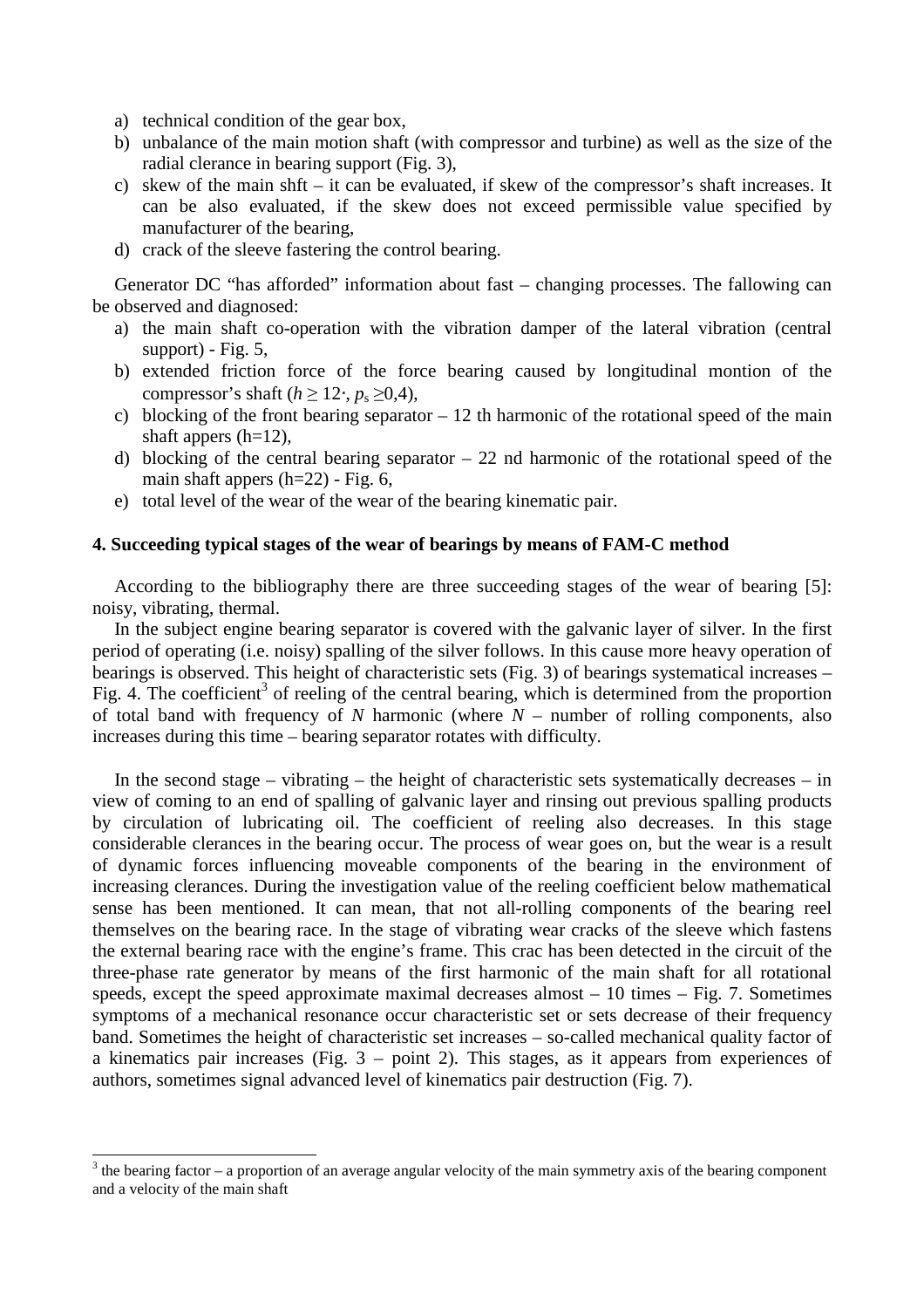

*Fig. 2. The method of gaining of diagnostic signal from the engine investigated by means of FAM-C method*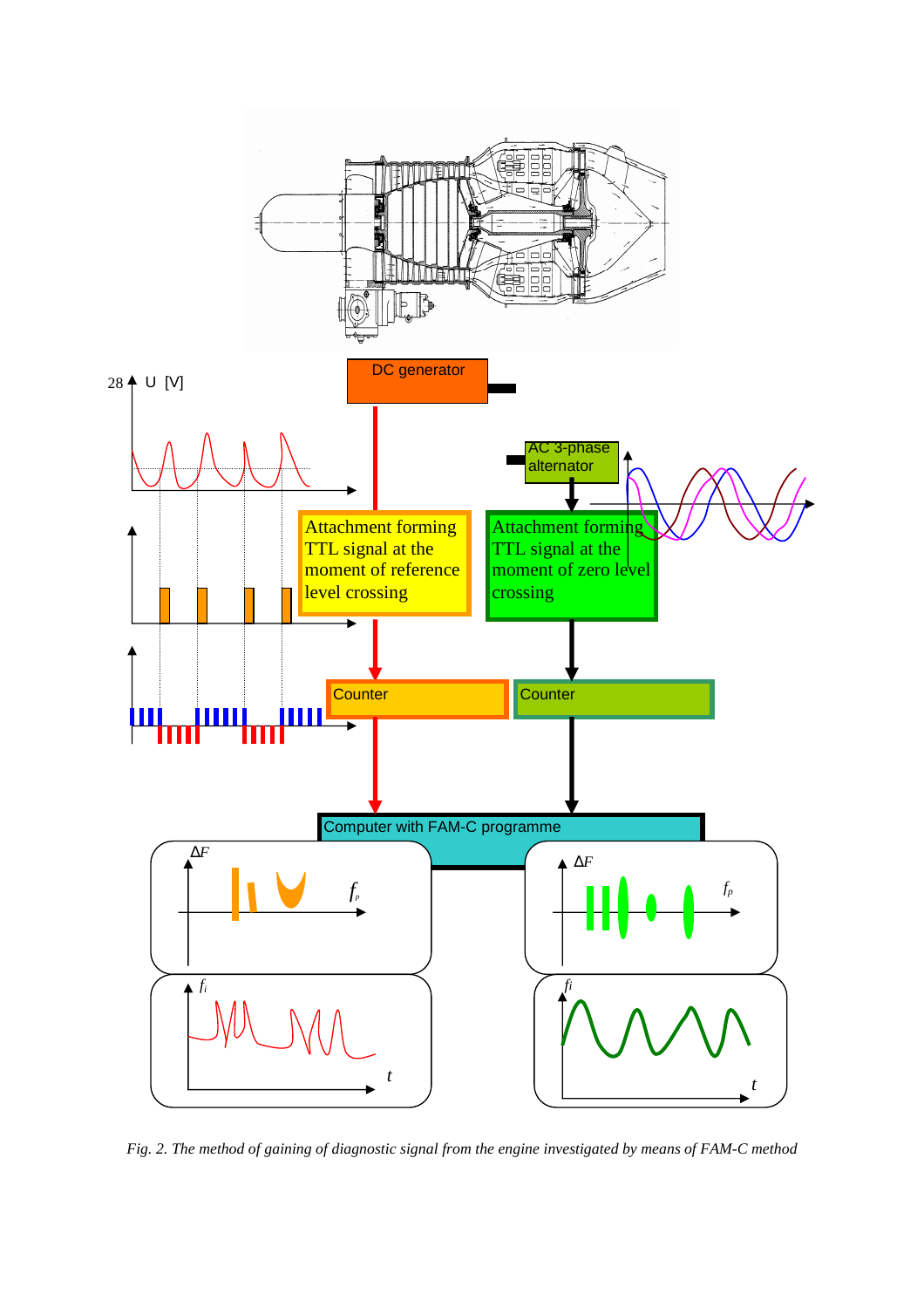During intensifying of occurrence of rolling components reeling along the bearing race, total disappearance of rotation of most rolling components – the stage of thermal wear begins. Considerable amount of heat emits in the bearing. By now oil circulation does not secure an off take of heat in the bearing. As a result of increased temperature a reduction of strengths of material structure of bearing's components follows (e.g. intensive working of window width in the bearing separator even an interruption of separation – Fig. 7). Groups of pulses which number is proportional to number of interrupted windows are generated. The shape and parameters of generated groups are repeated. As a result of direct action of rolling components, groups of pulses can be observed in alternating current channel for a momentary frequency in time  $f_i = f(t)$ . Simultaneously a pulsation amplitude increased from level about 10% to 160%. As a result of increased temperature a thermal deformation of central bearing's ring follows. The bearing loses a clamp on the pin and slides. Using FAM-C method in a direct current DC generator channel, an angle of those slides as well as their frequency can be precisely defined. To this and a duration as well as a repeat time of dissipated pulses of the momentary frequency in time  $f_i = f(t)$ .

#### **5. Assembly errors observing by means of FAM-C method**

Assembly errors of bearing supports should be distinguished independently on wear processes. They can influence acceleration or deceleration of the duration of particular wear stages. Errors are as follows:

- radial clearances particular bearings,
- increased backlashes.
- $\alpha$  coaxial error of three bearing supports Fig.8,
- unbalance error of the turbine or the compressor.
- ovalization error of the bearing mounting,
- skew error of couplings of both parts of shafts,
- perpendicularity error of the compressor pin,

Increased radial clearances appear as a increase of the characteristic set amplitude (presentation of  $\Delta F = f(f_p)$  central bearing for the channel generator. The increase of circuit clearances in the channel of AC generator appear as a particular undercuts of diagram  $f_i = f(t)$ .



*Fig. 3 Characteristic sets obtained from DC generator channel*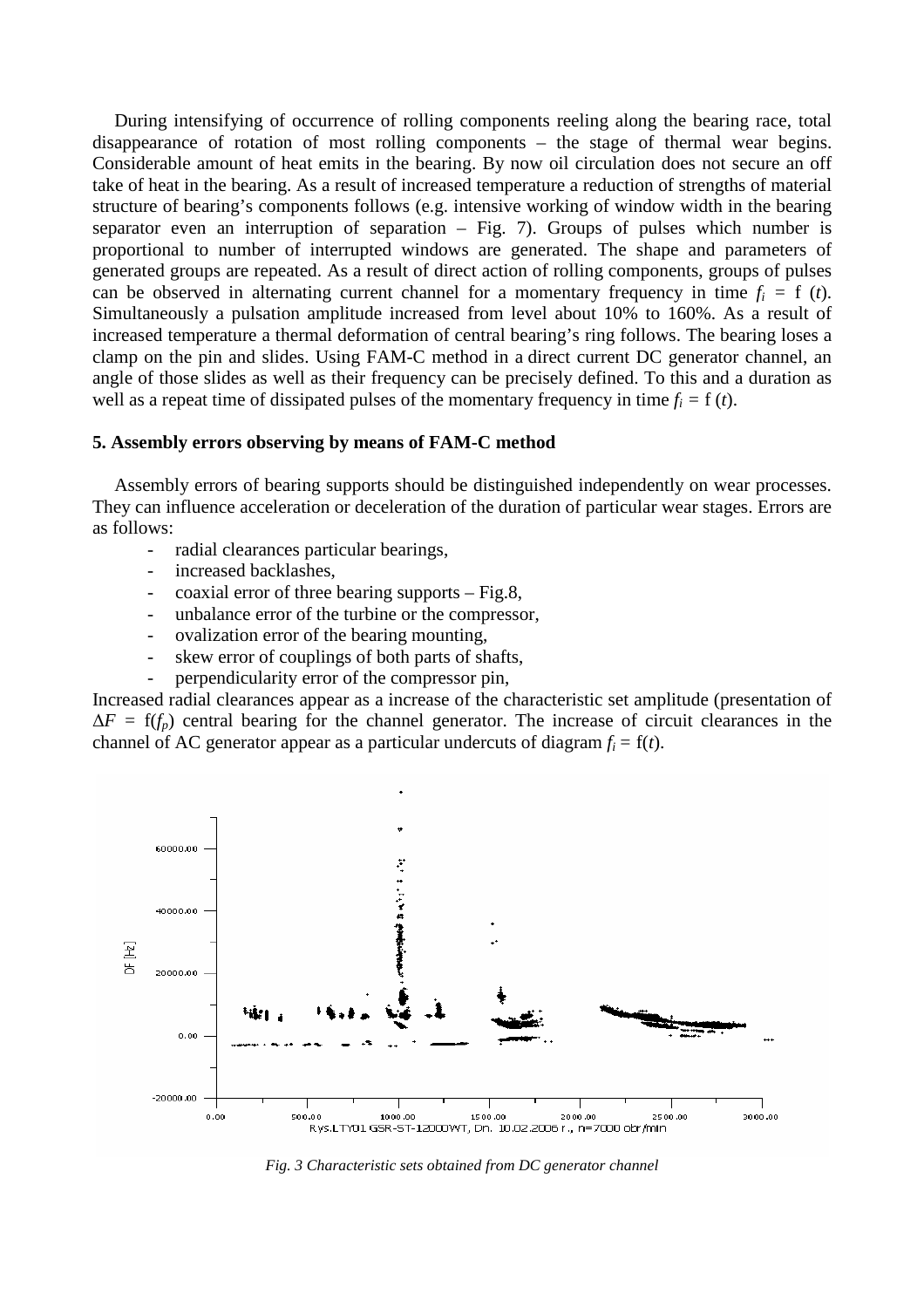

*Fig. 4. The graph of the characteristic set height of the fore bearing for three succeeding observation periods of the rolling bearing in the stage of noise wear* 



*Fig. 5. The cracked sleeve fastening the internal bearing race to the engine frame: 1 – the component protecting the sleeve against rotation, 2 – the point of sleeve crack* 



*Fig. 6 Changes of the characteristic sets height of the first harmonic after the crack of the sleeve fastening internal bearing race to the engine frame: 1 – after the crack of the sleeve, 2 – before the crack of the sleeve*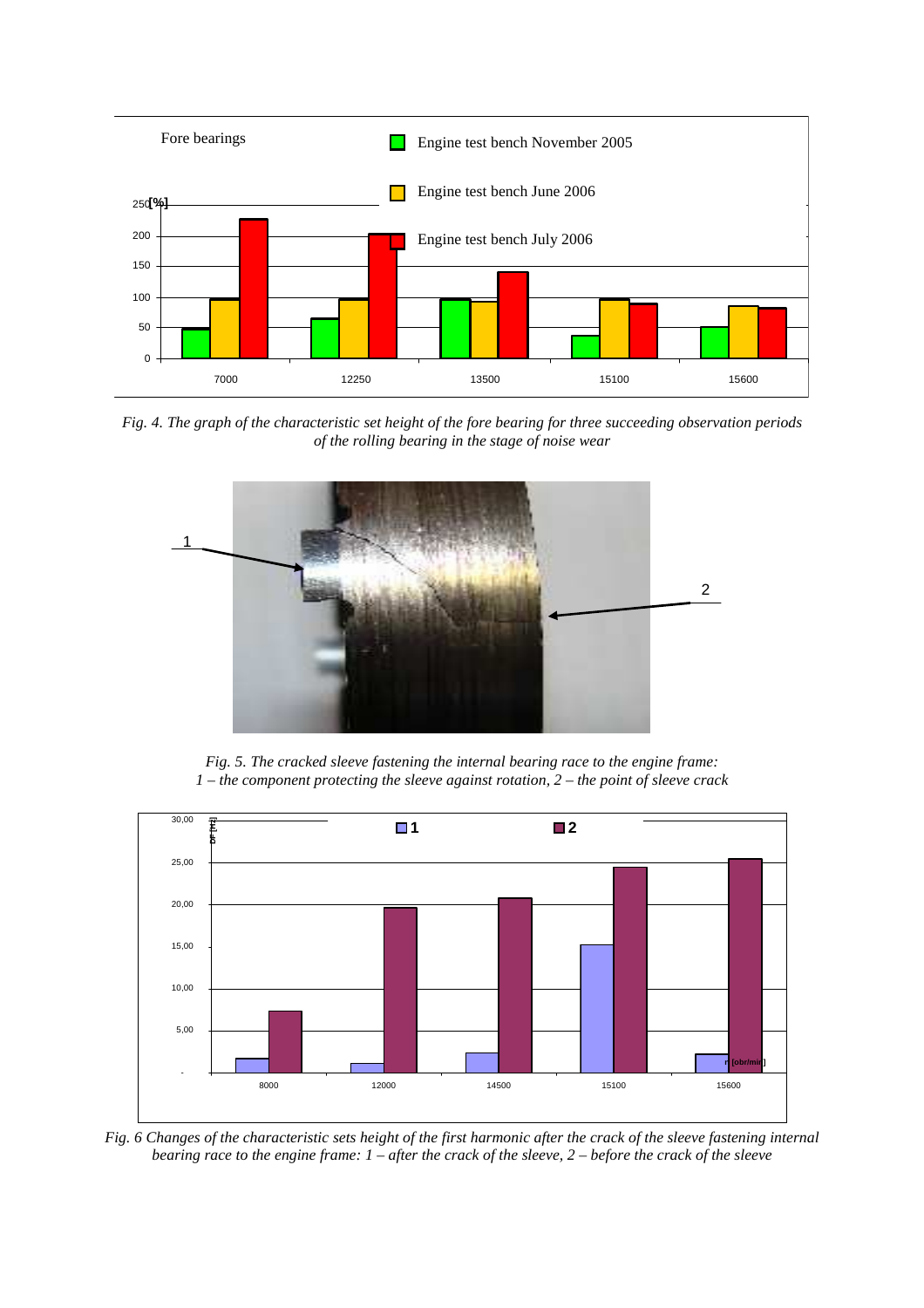

*Fig. 7. The damaged central bearing diagnosed by means of FAM-C method: 1- interrupted ring of the spacer-separator* 

Generally all characteristics of reeling coefficient are inversely proportional to rotational speed. Increased hydrodynamic forces can easily explain it with decrease resistance of rolling friction. Long- drown observations supported by mechanical measurements have enabled a statement, that if minimum appears on the reeling characteristic, considerable value of non-coaxial bearing supports occurs.

An unbalance error of the turbine or the compressor appears as a increase of the characteristic set amplitude in the channel of AC generator (presentation ∆*F =* f(*fp*) first harmonic of rotational speed of the main shaft as well as an extension of the band width). If the error of an ovalization of the bearing mounting appears the characteristic set disintegrates as a two vertical characteristic sets. A skew of the coupling of both shaft parts appears as a increase of the characteristic sets height of the first subharmonic.



– *top diagram – under negative coaxial,* 

– *bottom diagram under positive coaxial.*